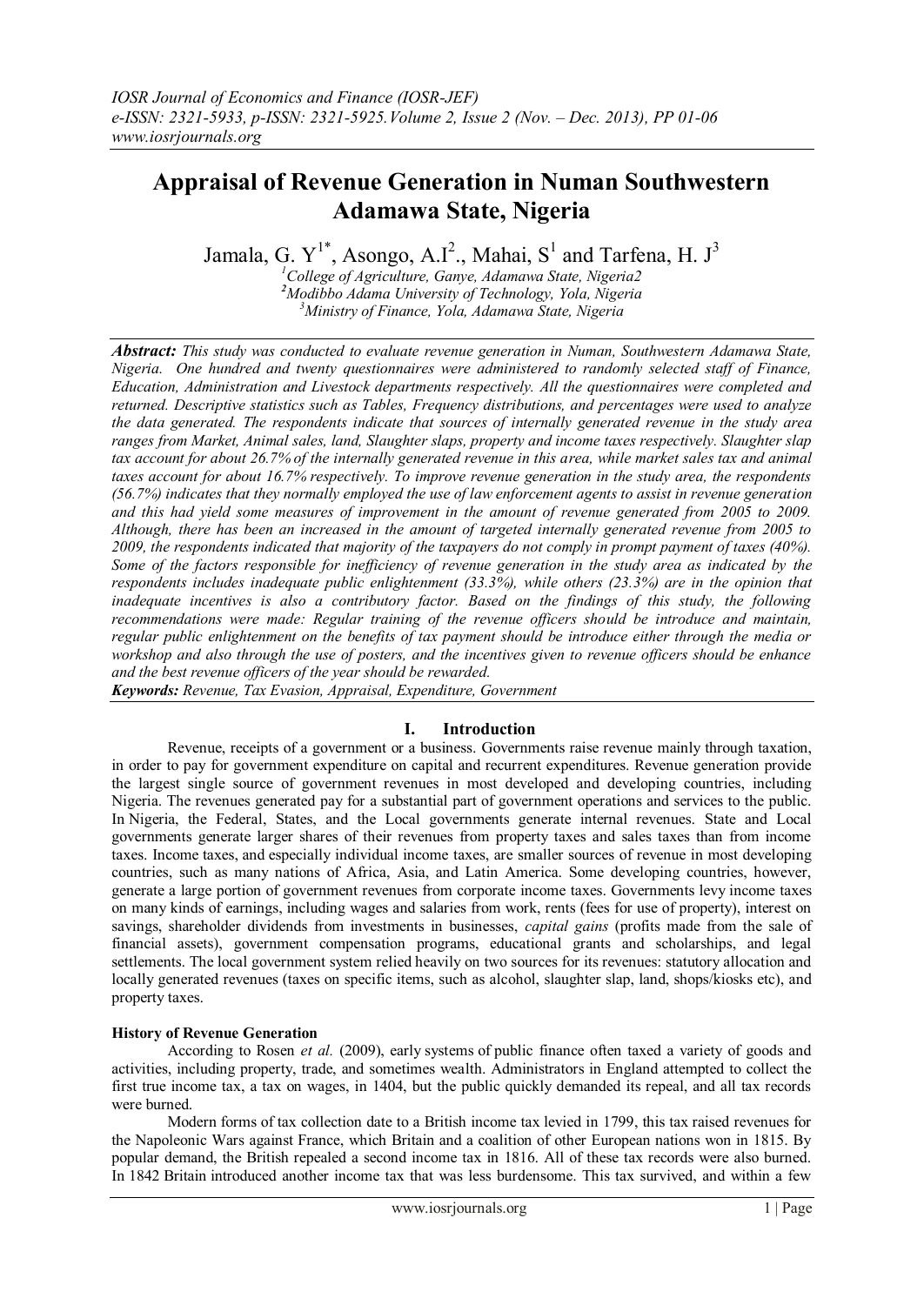decades, income taxes provided significant revenues to the British government. By the end of the 19th century, Germany, the Netherlands, Sweden, Switzerland, Canada, and several other countries had enacted income taxes. The development of income tax in Nigeria has been great influenced by the provision of the 1954 constitution, which related to the sharing of income tax among tiers of government. Three tiers of government namely, the Federal, the State and the Local Government are charged with tax administration in Nigeria, (Alabede, 2001).

# **Public Revenue**

Government must have funds, or revenue, to pay for their activities. Governments generate some revenue by charging fees for the services they provide. Most government revenue comes from taxes, such as income tax, capital taxes, and sales and excise taxes. An important source of tax revenue in most industrialized countries is the income or payroll tax, also known as the *personal income tax.* Income taxes are imposed on labor or activities that generate income, such as wages or salaries. The federal government, many state governments, and some local governments levy personal income taxes. Another important source of government revenue is the capital tax. Capital includes items or facilities that generate profits, such as factories, business machinery, and real estate. Some types of capital taxes are known as "profits" taxes. A *property tax* is a capital tax used by state and local governments. Property taxes are levied on items such as houses or boats.

Sales and excise taxes are also a major source of government tax revenue. Many state and local governments levy a sales tax on the purchase of certain items. Consumers usually pay a percentage of the sales price as the tax. Excise taxes are used by all levels of government. An excise tax is levied on a specific product, such as alcohol, or gasoline. The tax is usually included in the purchase price (Robert, 2009).

## **Collection and Filing of Revenues**

In the United States, the Internal Revenue Service relies on taxpayers to comply with the law and voluntarily calculate and pay their taxes. The agency also monitors *tax evasion,* instances in which people or corporations illegally avoid paying some or all of their required income taxes. The IRS may *audit* (check for accuracy and compliance in payment) anyone they suspect of tax evasion by requesting complete records of all earnings and expenses, (Rosen *et al.,* 2009).

In Nigeria, Ola (2004), states that taxpayer is issued with the Income Tax Return Form for his or her completion. It is a return of income claims for allowances and relieves. The law requires that the annual return of income (forms) should reach the taxpayer between  $1<sup>st</sup>$  January and  $28<sup>th</sup>$  February, otherwise the taxpayer should demand one.

#### **Objectives of Revenue Generation**

According to Okezie (2003), the primary purpose of revenue generation is to raise income for government expenditure. It is the best and quickest mode of raising revenue open to government for economic activities in order to increase the quality of life of its citizens.

#### **Problems of Revenue Collection**

**Loopholes and Shelters**: Tax loopholes develop when tax laws create ways for taxpayers to legally avoid paying taxes on some earnings. Tax shelters shield certain kinds of income from some or all taxation. People can move income from a place that is subject to standard taxation, such as a personal savings account, into a sheltered place, such as a low-tax or tax-free investment. A very simple type of shelter involves transferring capital income (dividends and interest) from someone who has a high marginal tax rate to someone who has a low marginal tax rate, (Rosen *et al.,* 2009)

Akpan (1993), identified embezzlement and diversion of funds as a problem of tax collection, that result in the lost of huge sum of revenue to fraudulent staff charged with the responsibility of tax collection. Ubeku (1976), reports that, non performance of employee due to poor motivation and lack of training as a major threat to effective tax collection. Hence tax collectors should be adequately motivated in order enhance effective tax collection. Tabanshi, (1997) pointed out that another problem of tax collection is the failure by tax payers to submit their correct information for assessment. While Zorto (1996), enumerates inadequate legal policies, poor system of accountability of the tax officials and lack of adequate awareness/campaign on the importance of tax, as some of the constraints of tax collection and filing. Adedeji (1970) blames the ineffectiveness of local administration on lack of mission or comprehensive functional role, lack of proper structure to enhance the development revenue base, lack of qualified and experienced tax officials to handle tax assessment and collection.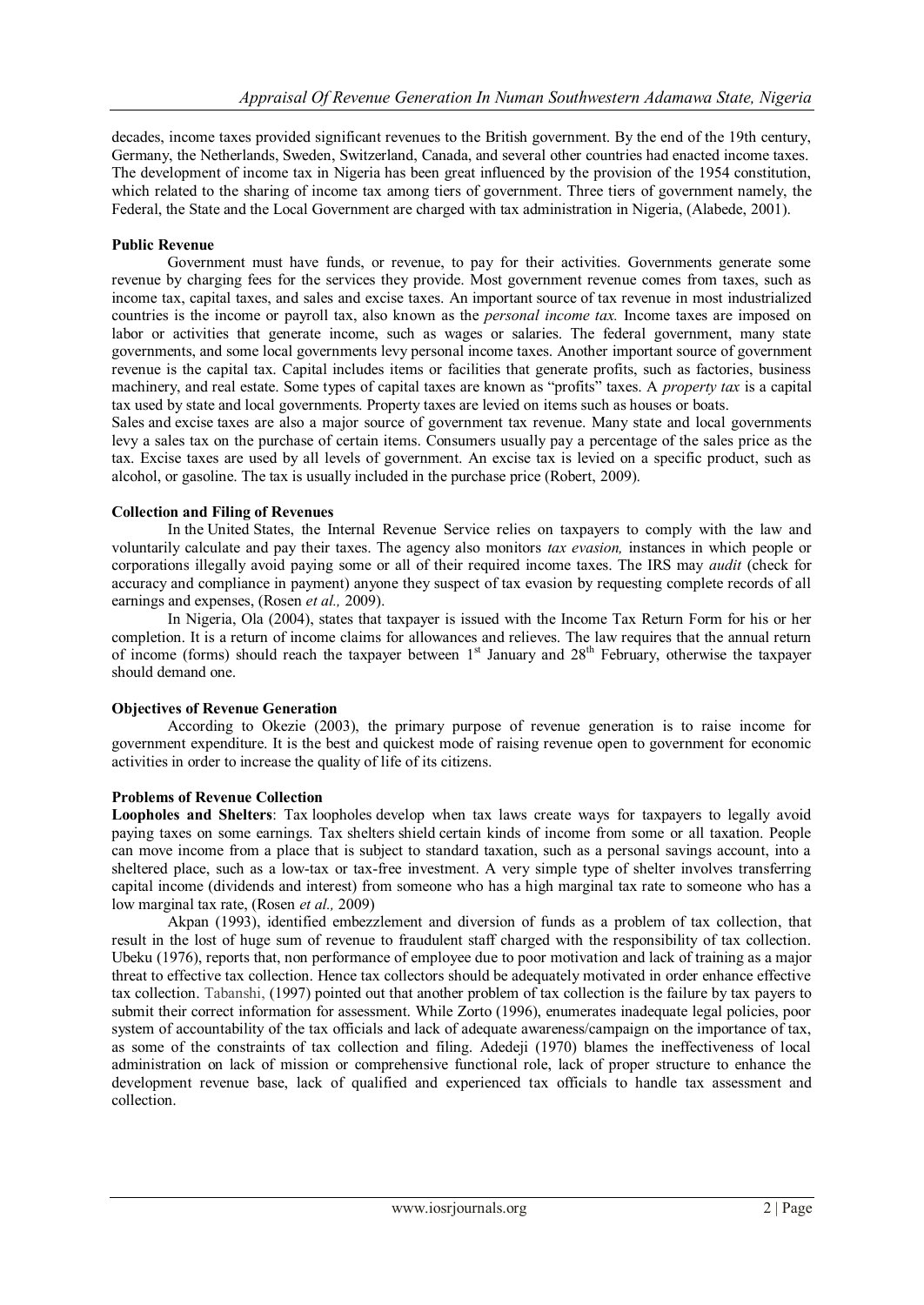# **Types and Forms of revenue collected by Local Government**

Taxes and levies to be collected by the local government include: Shops and Kiosks rates, Tenement rates, On and Off liquor license taxes, Slaughter slap taxes, Marriage, birth and death registration taxes, Naming of street registration taxes, Right of Occupancy taxes on land in rural areas and Market taxes, (Alabede, 2001). One of the major challenges of revenue generation in Nigeria is that of compliance of the tax payers and the administration of tax. Most often there is shortage of well trained and qualified personnel which suppose to serve as tool for revenue generation at the local government level, even the few available are not properly trained and efficient in budgetary and financial management systems. At the same time the incentives given to the revenue collectors is often low and at the end of the taxpaying process, poorly paid revenue collectors are all too easily tempted by bribes and the whole process corrupted. The objective of this study was to evaluate revenue generation in Numan Southwestern Adamawa State, Nigeria.

# **II. Materials and Methods**

**The Study Area: The** Study was carried out in Numan, Numan Local Government Area of Adamawa State (longitude  $10^{\circ}$  24' and  $12^{\circ}$ 55' E and latitude 9 $^{\circ}$  10' and 9 $^{\circ}$  39' N and covers a land area of about 2,193 km.<sup>2</sup> The climate of Numan is that of the guinea savannah region ranging from  $28^{\circ}$ C to  $32^{\circ}$ C with a mean rainfall of 676 mm (Girei and Giroh, 2012)

**Data** collection: Questionnaires were administered to 120 respondents which was the main source of data collection for the research work and this was complemented by oral interview amongst other sources.

## **Design of the Study**

This study employs the use of survey research method, due to the nature of the research, which involves practical issues. The questionnaire was designed to find out views concerning appraisal of revenue generation, with special reference to Numan Local government area of Adamawa State.

The target population comprises of some randomly selected departments of Numan local government involved in revenue generation (Finance, Livestock, Education and Administration, respectively). From the population of the study, one hundred and twenty (120) respondents, were randomly selected and served with questionnaires respectively.

#### **Method of Data Analysis**

The main tools for data analysis were descriptive statistics such as table, frequency distribution, and percentages for analyzing the data collected and used for drawing inference on the population.

# **III. Results and Discussion**

One hundred and twenty questionnaires were administered to randomly selected staff of Finance, Education, Administration and Livestock departments respectively in the study area. Information regarding the particulars of the sampled staff, which include sex, marital status, age, qualification, working experience, personnel responsible for revenue generation, various forms of revenues generated in the study area, approaches employed for revenue generation, factors responsible for inefficiency of revenue generation in the study area and intervention policies that will enhance adequate revenue generation were analyzed and presented in Table 1 to 4.

The findings of this study reveal that, all the sampled respondents are revenue officers from the departments of Finance, Livestock, Education and Administration respectively. Majority of the respondents are between the ages of 41 to 50 years, and mostly females (53.3%). Highest percentages (76.7%) of the respondents either male or female are married. Based on the highest qualification attainment of the respondents, majority are Diploma/NCE holders (66.7%) and 16.7% were holders of HND/Degree and post graduate certificates. This indicates that most of the revenue officers in the study area had average qualification in revenue generation and filing processes, and this was contrary to the observation of Adedeji (1970), who blames the ineffectiveness of local administration on lack of mission or comprehensive functional role, lack of proper structure to enhance the development revenue base, lack of qualified and experienced tax officials to handle tax assessment and generation.

About 33.3% of the respondents had 6 to 10 years working experience and 26.7% had 11 to 15 years, while 23.3% has 16 and above years of working experience. The sources of internally generated revenue in the study area ranges from market, animal, sales, land, slaughter slaps, property and income taxes respectively. Slaughter slap tax account for about 26.7% of the internally generated revenue in this area, while market sales tax and animal taxes account for about 16.7% respectively (Table 1). These sources of internally generated revenues agreed with the report of (Alabede, 2001).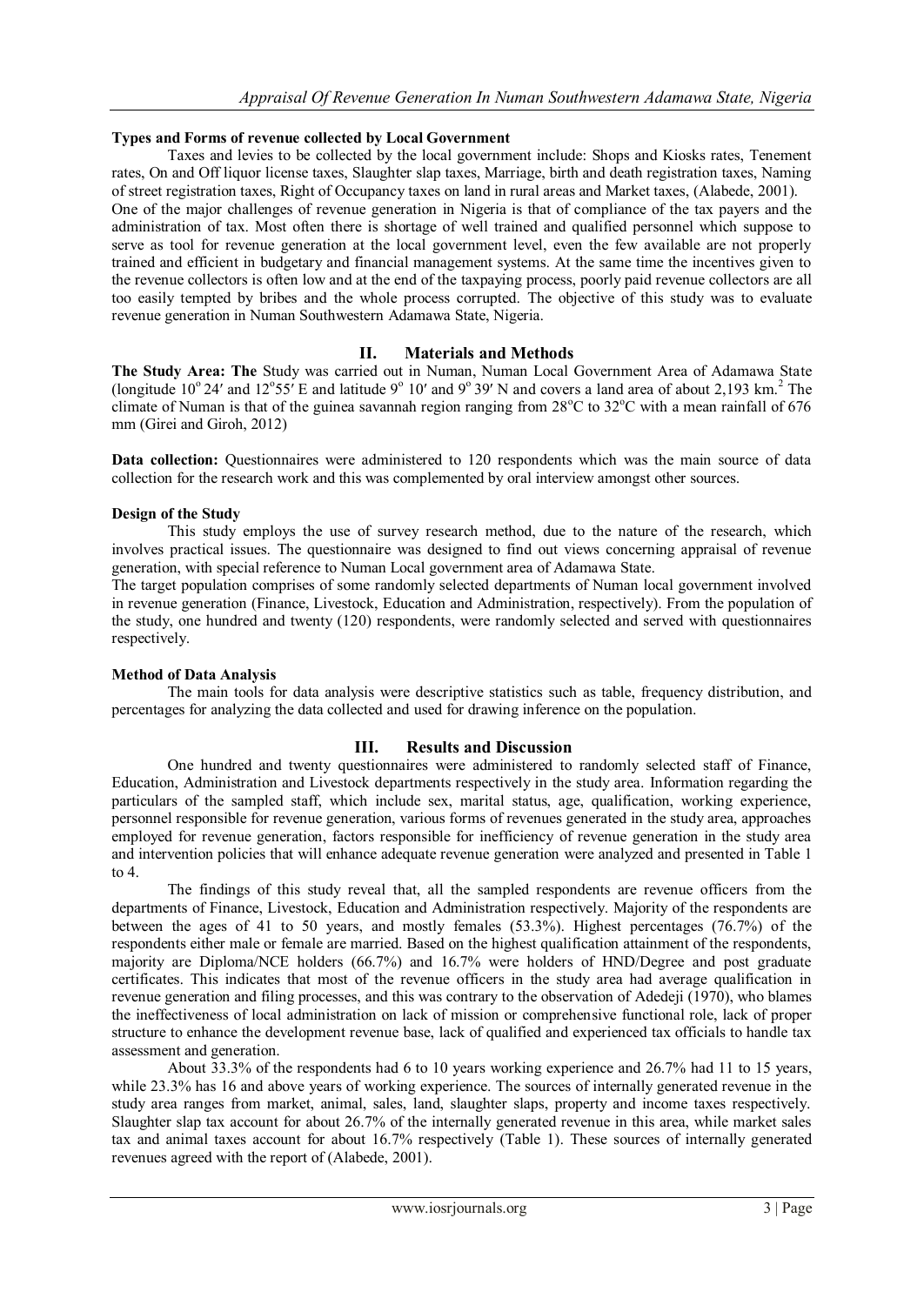Table 2 reveals that all the respondents (100%) are revenue officer in the study area. The various sources of internally generated revenue in the study area as indicated by the respondents, includes; slaughter slap tax provide the highest internally generated revenue (26.7%), followed by animal sales tax and market sales tax respectively (Table 2). The targeted internally generated revenue from 2005 to 2009 revealed that there was a progressive increased in the generated revenue from 2005 to 2009.

In order to improve revenue generation in the study area, the respondents (56.7%) indicates that they normally employed the use of law enforcement agents to assist in revenue generation and this had yield some measures of improvement in the amount of revenue generated from 2005 to 2009. Although, there has been an increased in the amount of targeted internally generated revenue from 2005 to 2009, the respondents indicates that majority of the taxpayers do not comply in prompt payment of taxes in the study area due to tax evasion and avoidance which accounts for almost 40%, the respondents indicated, this agrees with the observation of (Zorto, 1996). With respects to the type of approach employed for revenue generation, the respondents (46.7%) indicate that the direct approach was mostly adopted in the study area (Table 3). While, 33.3% of the respondents indicate that sometimes, the task force on revenue generation approach was used simultaneously. Some of the factors responsible for inefficiency of revenue generation in the study area as indicated by the respondents includes inadequate public enlightenment account for about 33.3%, while others (23.3%) are in the opinion that inadequate incentives is also a contributory factor. Tax evasion and avoidance some of the respondents (20%) maintained that is also a factor. Nevertheless, the best intervention policies for effective revenue generation according to the respondents include; regular public enlightenment on the benefits of tax payment, use of extra-legal means to generate revenue and regular training of revenue officers respectively (Table 4)

## **IV. Conclusions**

The findings of this study reveals that, although revenue generation is an important tool for making local revenue available for government use, at present there are series of challenges to cope with in order to improve internally generated revenue in the study area. These challenges include regular public enlightenment on the benefits of tax payment, regular training of revenue officers and supervision and the improvement of revenue officers incentives which will serve as motivation for greater performance.

#### **Recommendations**

Based on the findings of this study, the following recommendations are made in order to improve the revenue generation base of the study area and hence increase in the amount of revenue locally generated.

- Regular public enlightenment on the benefits of tax payment should be introduced either through the media or workshop or through the use of posters.
- Regular training of the revenue officers should be introduce and maintain
- The incentives given to revenue officers should be enhance and the best revenue officer of the year should be rewarded if possible.
- More qualified revenue personnel should be employed in order to enhance revenue generation in the study area.
- Regular monitoring and supervision of revenue officers should be enhance.

| Age (Years)           | <u>soon value hotel lights alone to help in a copole were a</u><br>$N=120$<br>Frequency | Percentage (%) |
|-----------------------|-----------------------------------------------------------------------------------------|----------------|
| 20-30                 | 12                                                                                      | 10             |
| $31-40$               | 48                                                                                      | 40             |
|                       |                                                                                         |                |
| $41 - 50$             | 52                                                                                      | 43.3           |
| 51-60                 | 8                                                                                       | 6.7            |
| <b>Total</b>          | 120                                                                                     | 100            |
| <b>Sex</b>            |                                                                                         |                |
| Male                  | 56                                                                                      | 46.7           |
| Female                | 64                                                                                      | 53.3           |
| <b>Total</b>          | 120                                                                                     | 100            |
| <b>Marital Status</b> |                                                                                         |                |
|                       |                                                                                         |                |
| Married               | 92                                                                                      | 76.7           |
| Unmarried             | 28                                                                                      | 23.3           |
| <b>Total</b>          | 120                                                                                     | 100            |
| Qualification         |                                                                                         |                |
| Diploma/NCE           | 80                                                                                      | 66.7           |
| HND/Degree            | 20                                                                                      | 16.7           |
| Post graduate         | 20                                                                                      | 16.7           |
| <b>Total</b>          | 120                                                                                     | 100            |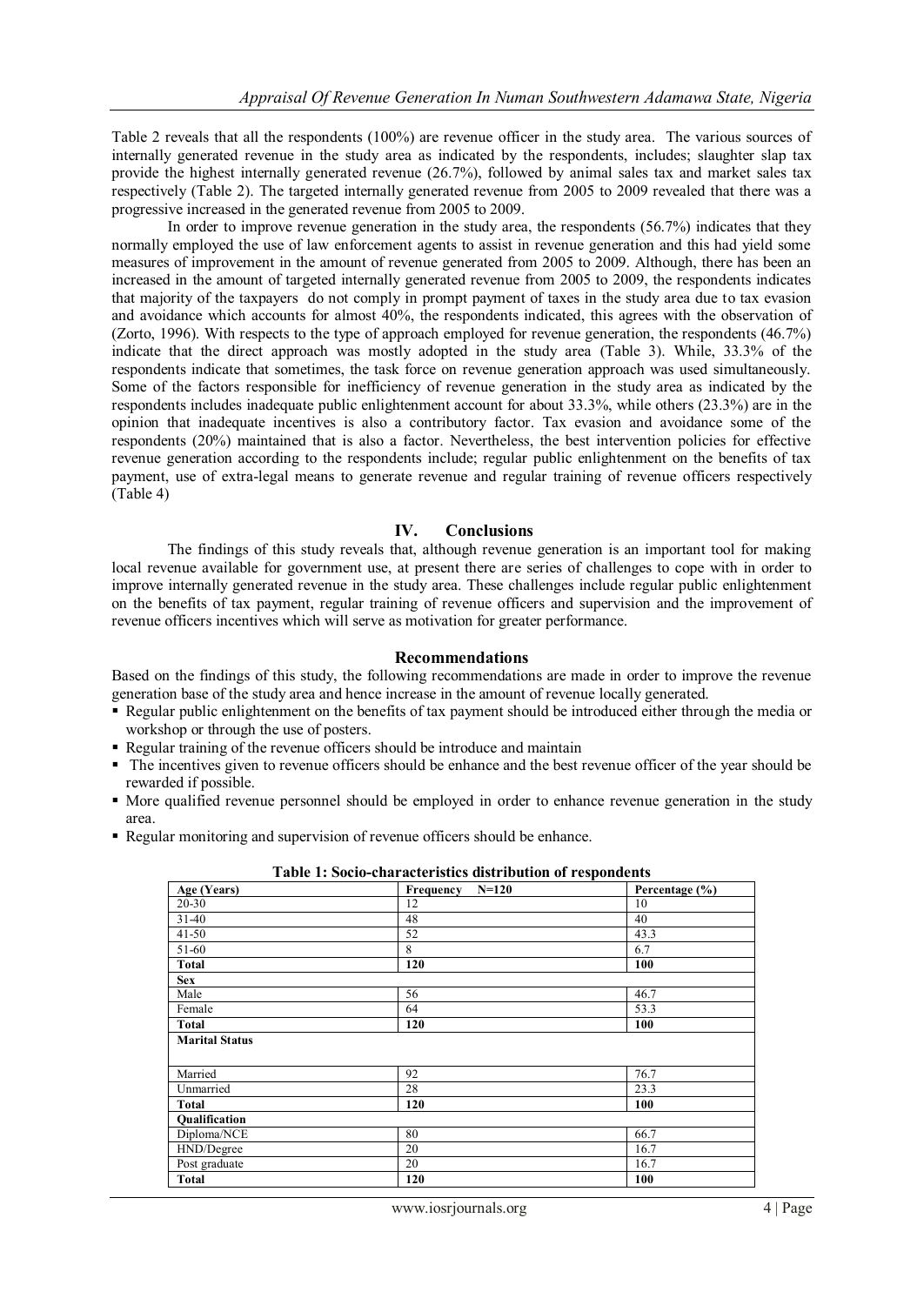| <b>Working experience (Years)</b>               |     |      |
|-------------------------------------------------|-----|------|
| $1 - 5$                                         | 20  | 16.7 |
| $6 - 10$                                        | 40  | 33.3 |
| $11 - 15$                                       | 32  | 26.7 |
| 16 and above                                    | 28  | 23.3 |
| <b>Total</b>                                    | 120 | 100  |
| Distribution of respondents based on Department |     |      |
| Finance                                         | 48  | 40   |
| Livestock                                       | 24  | 20   |
| Education                                       | 12  | 10   |
| Administration                                  | 36  | 30   |
| Total                                           | 120 | 100  |

Source: Field Survey (2010)

## **Table 2: Are you a revenue officer?**

| Response                                                 | Frequency<br>$N = 120$   | Percentage (%) |
|----------------------------------------------------------|--------------------------|----------------|
| Yes                                                      | 120                      | 100            |
| N <sub>0</sub>                                           | $\overline{\phantom{m}}$ | $\overline{a}$ |
| Total                                                    | 120                      | 100            |
| Sources of internally generated revenue                  |                          |                |
| Sales tax                                                | 8                        | 6.7            |
| Income tax                                               | 8                        | 6.7            |
| Market tax                                               | 20                       | 16.7           |
| Land Tax                                                 | 12                       | 10             |
| Animal tax                                               | 20                       | 16.7           |
| Company tax                                              | $\overline{4}$           | 3.3            |
| Property tax                                             | $\overline{4}$           | 3.3            |
| Slaughter slap tax                                       | 32                       | 26.7           |
| Individual income tax                                    | 8                        | 6.7            |
| Value-added tax                                          | $\overline{4}$           | 3.3            |
| <b>Total</b>                                             | 120                      | 100            |
| Targeted revenue for these previous years (2009-2005)    |                          |                |
| Year                                                     | Targeted Revenue (N)     |                |
| 2009                                                     | 51,819.146:00            |                |
| 2008                                                     | 46,719.849:00            |                |
| 2007                                                     | 40,897.653:00            |                |
| 2006                                                     | 35,795.775:00            |                |
| 2005                                                     | 45.399.899:00            |                |
| Generated as revenue in these previous years (2009-2005) |                          |                |
| Year                                                     | Targeted Revenue (N)     |                |
| 2009                                                     | 40,732.190:00            |                |
| 2008                                                     | 39,819.779:00            |                |
| 2007                                                     | 34,871.317:00            |                |
| 2006                                                     | 30,018.141:00            |                |
| 2005                                                     | 24.137.445:00            |                |

Source: Field Survey (2010)

## **Table 3: Do the tax payers usually comply in prompt payment of the tax?**

| Response                                         | $N = 120$<br>Frequency | Percentage $(\% )$ |  |
|--------------------------------------------------|------------------------|--------------------|--|
| Yes                                              | 52                     | 43.3               |  |
| No.                                              | 68                     | 56.7               |  |
| <b>Total</b>                                     | 120                    | 100                |  |
| <b>Reasons for none compliance</b>               |                        |                    |  |
| Reasons for non compliance in tax payment        | Respondents            | Percentage $(\% )$ |  |
| Tax Evasion and Avoidance                        | 48                     | 40                 |  |
| Improper use of taxes                            | 28                     | 23.3               |  |
| Ignorance                                        | 20                     | 16.7               |  |
| Inadequate information about tax requirement     | 24                     | 20                 |  |
| Total                                            | 120                    | 100                |  |
| <b>Methods Use to Improve Revenue Generation</b> |                        |                    |  |
| Use of law enforcement agents                    | Frequency<br>$N=120$   | Percentage (%)     |  |
| Yes                                              | 68                     | 56.7               |  |
| No.                                              | 52                     | 43.3               |  |
| <b>Total</b>                                     | 120                    | 100                |  |
| improvement in revenue generation                |                        |                    |  |
| Response                                         | Respondents            | Percentage $(\% )$ |  |
| Yes                                              | 68                     | 56.7               |  |
| N <sub>o</sub>                                   | 52                     | 43.3               |  |
| <b>Total</b>                                     | 120                    | 100                |  |